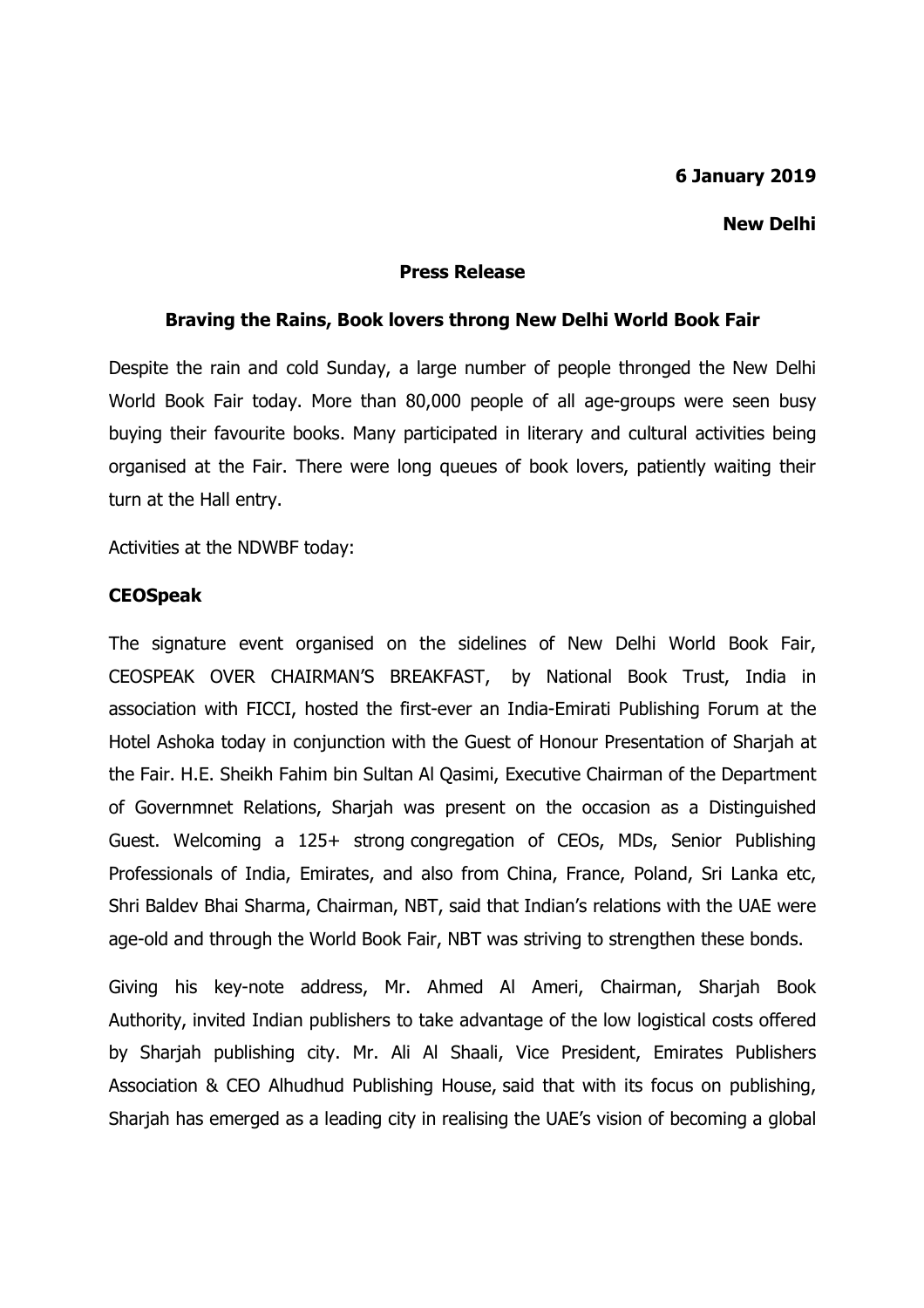hub for the creative industries. Mr. Dilip Chenoy, Secretary General, FICCI, said that India was the second-largest English language print book publisher in the world. Making a presentation on Indian publishing scene, Mr. Vikrant Mathur, Director India & Asia Pacific Nielsen Book, said that the total trade market in India was worth INR 24.0 billion and growing at a CAGR of 8.5%.

In the second session, a panel discussion on 'India-Emirati Co-operation in Publishing' was held. Moderated by Shri Ratnesh Jha, MD, Cambridge University Press, the participants included Ms. Sayoni Basu, Ms. Atiya Zaidi, and Mr. Ravi Dee Cee from India; and Mr. Ali Al Shaali, and Mr. Tamer Al Sayed, MD, Kalimat Publishing from the Emirates. The engaging panel discussion was followed by a question-answer sessions. On behalf of NBT, Shri Kumar Vikram, Editor & Project In-charge made closing remarks at the Forum which was anchored by Shri Sumit Gupta, Senior Director, FICCI.

# **Theme Pavilion**

The Theme presentation of New Delhi World Book Fair 2019, 'Books for Readers with Special Needs' brings to light the life and struggles, the trials and triumphs, joy and despair of a very significant part of human society who are called differently-abled or the *Divyangjan*. The Theme focuses on the reading needs of the Readers with Special Needs. The idea is to project the aspirations as well as the achievements of this special community in order to develop a better understanding about them among the people at large.

The specially designed Pavilion is disabled-friendly with steel railings and wheel chairs. Sign language interpreters are also there for visitors at the Pavilion. An exclusive exhibition of 500 books including Braille books, audio books, silent books, tactile books, integrated print-braille books, books for differently-abled, children with sight or ear impairment, autistic kids, children/readers with ADHD, behavioural/psychological problems/anxieties is one of the major highlights of the Theme Pavilion.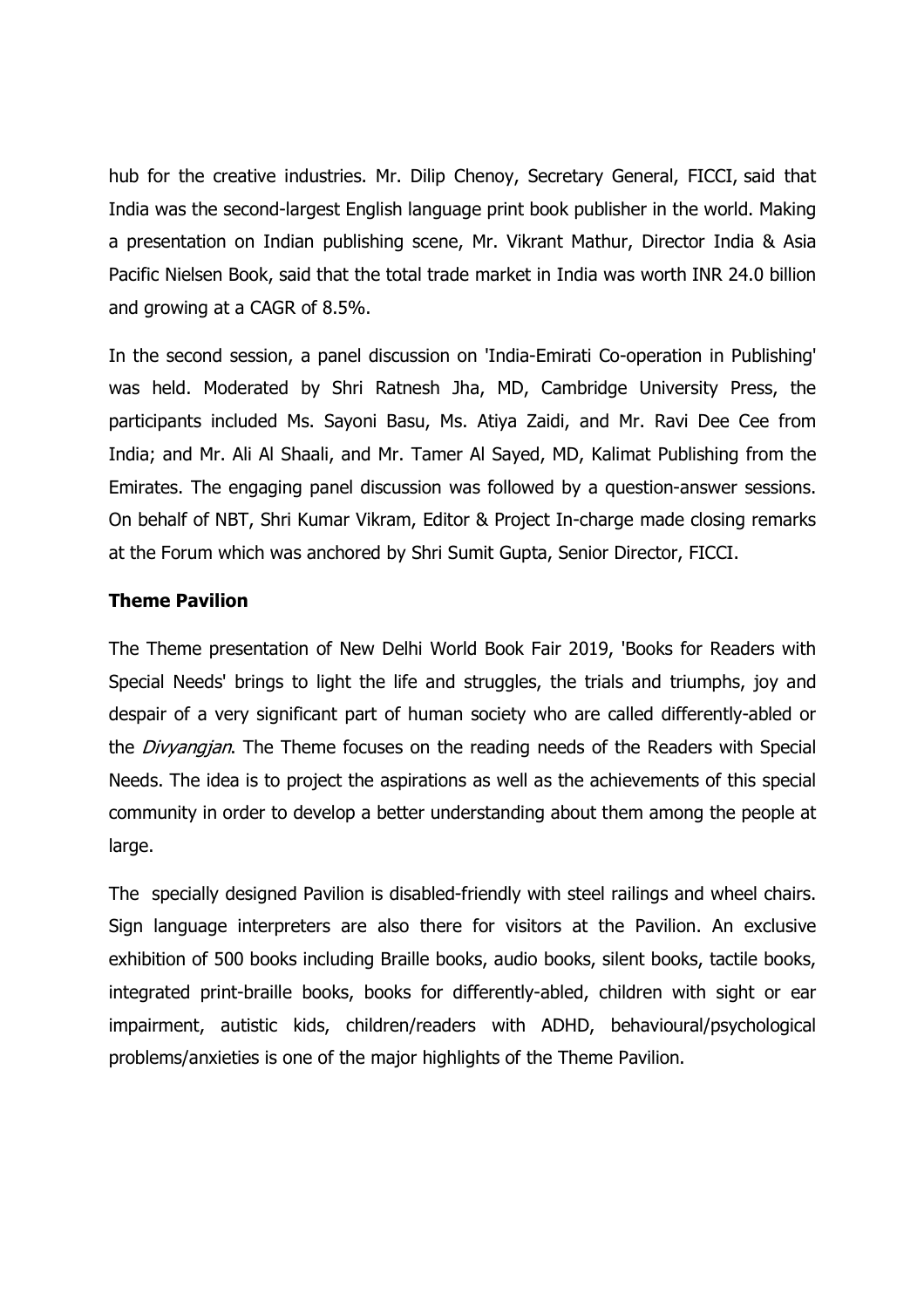A specially designed Experience Accessibility Booth by Microsoft is the centre of attraction at the Pavilion. Divided into four parts, the booth provides a glimpse of various software which are available for visually impaired, hearing impaired, readers with ADHD and mobility disorders. While coming to the booth, one realizes the fact that technology has made both writing and reading easy for the persons with special needs. Besides there is an exhibition of various tools and materials like geometry kits, Braille slates, etc. for visually impaired persons. The exhibition has been put up by All India Confederation of the Blinds. The paintings by visually impaired children and artists add colour to the pavilion.

During the day, several programmes were organised at the pavilion including a painting programme for visually impaired children. The programme was organised by NBT and Inside Me. Ms Shivani Bharadwaj conducted the session and helped children demonstrate their drawing skills. Later, a dance programme was presented by the children of Pingalwada Foundation, who were dancing on the instructions of the sign interpreter, as they could not hear the music. Moreover, everyday documentary films focusing on the Theme are also screened.

### **Children's Pavilion**

A storytelling session and a creative writing workshop was organised at the Children's Pavilion, especially for children with special needs. The session was conducted by wellknown children's authors Devendra Mewari and Manjari Shukla. They narrated several interesting stories to entertain the children. Children from various NGOs and schools including Noida Deaf Society (NSD) and Jaago Teens participated in the session. The storytelling session was followed by a creative writing workshop. During the session, the authors explained how to create and write a story.

Jaago Teens organised an interactive session for children. During the session, children were informed about digital games. With the help of different digital tools, children with special needs played digital games. The children followed the instructions easily and were happy to learn the art of playing games.